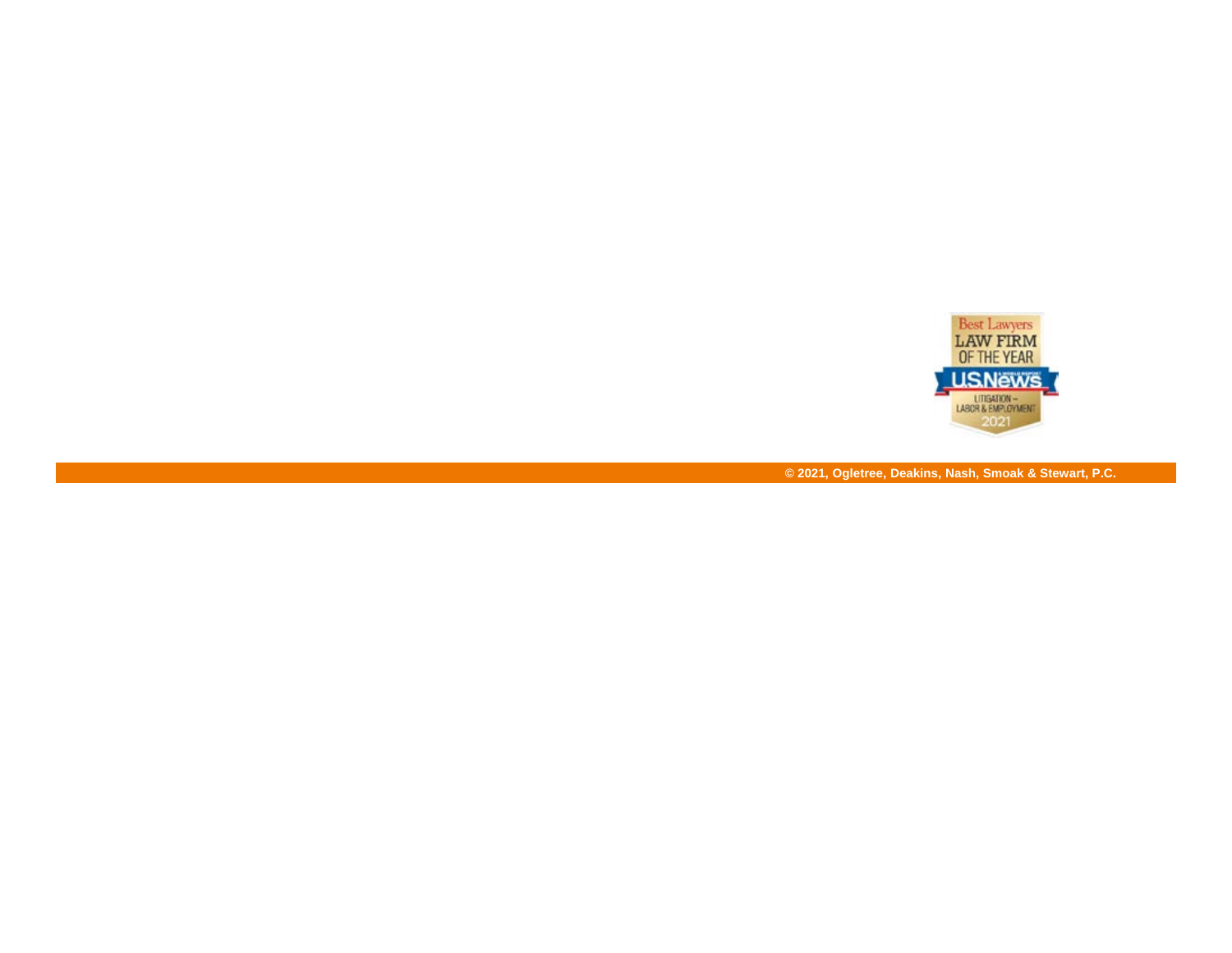### **What We Will Cover**

- Applicable Laws & Administrative Guidance
- Vaccination Policies (and related concerns)
- **EEOC and OSHA Guidance**
- Wage and Hour Considerations
- Common Questions From Employers
- **Protecting Your Business From Liability**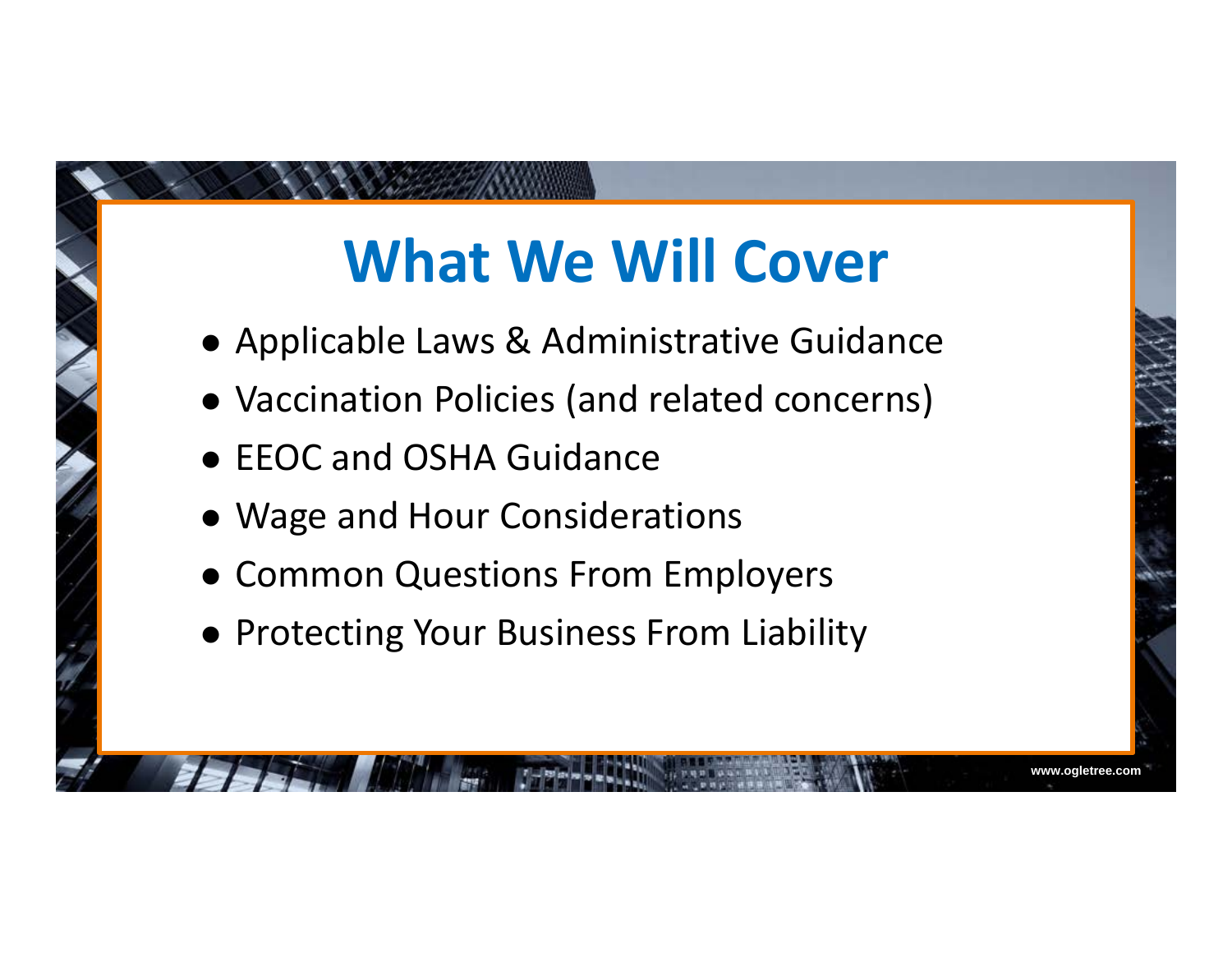#### **Applicable Laws & Administrative Guidance**

| <b>Laws</b>                                                 | <b>Guidance</b>                                                                           |
|-------------------------------------------------------------|-------------------------------------------------------------------------------------------|
| <b>Americans with Disabilities Act</b>                      | <b>Equal Employment Opportunity</b><br>Commission                                         |
| <b>Family Medical Leave Act</b>                             | <b>Centers for Disease Control and Prevention</b>                                         |
| Title VII of the Civil Rights Act of 1964                   | Occupational Safety and Health<br>Administration                                          |
| Occupational Safety & Health Act                            | Department of Labor                                                                       |
| <b>Genetic Information Non-Discrimination</b><br>Act (GINA) | <b>State Health Departments and Related</b><br><b>State Agencies</b><br><b>CONTRACTOR</b> |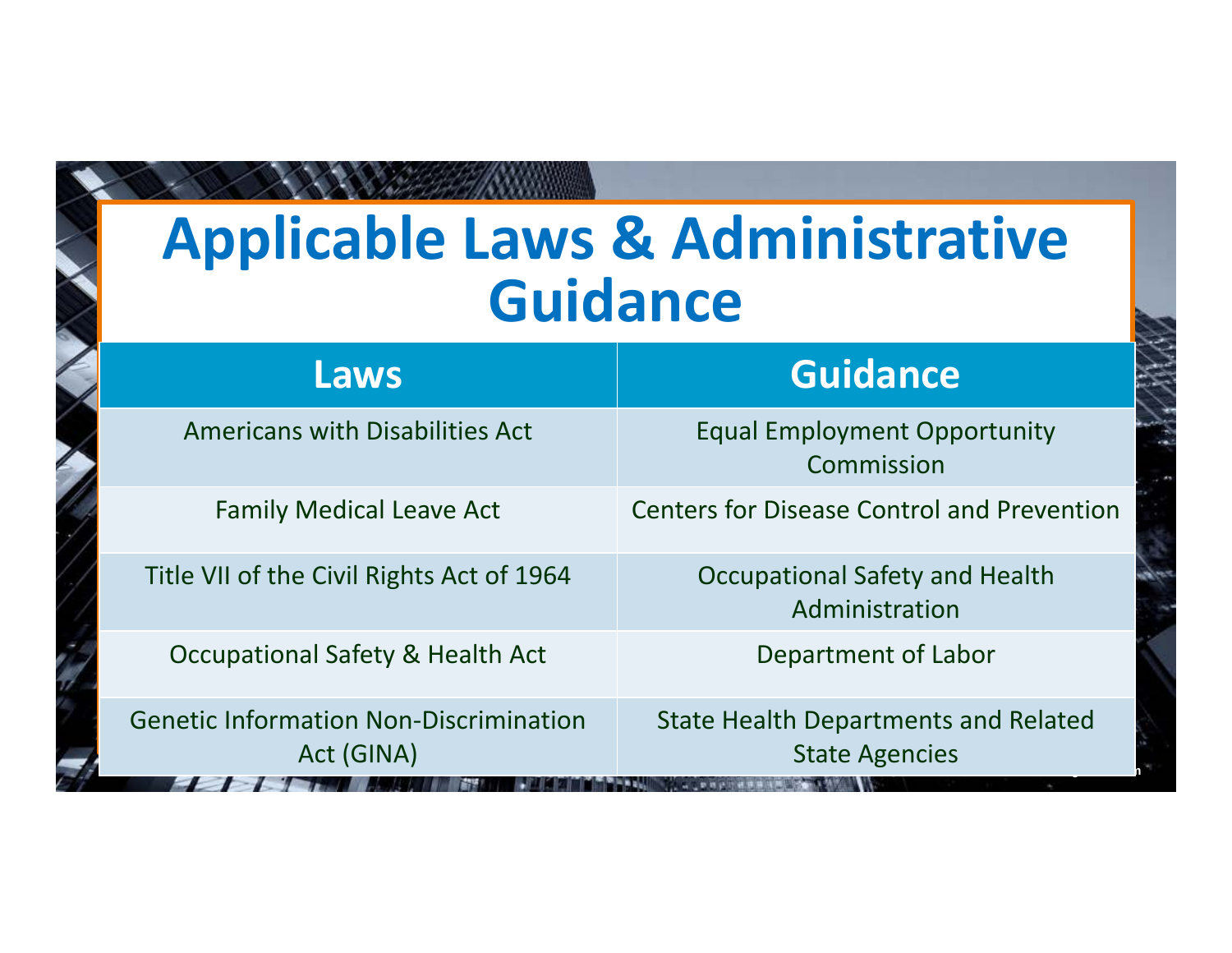### **Mandatory Vaccination Policies**

- $\blacksquare$ Can employers require COVID-19 vaccines?
- $\blacksquare$  Mandatory Policy Considerations:
	- Is vaccination Job Related and consistent with business necessity?

- Is policy adequately detailed?
- $\blacksquare$  Employee requests for exemption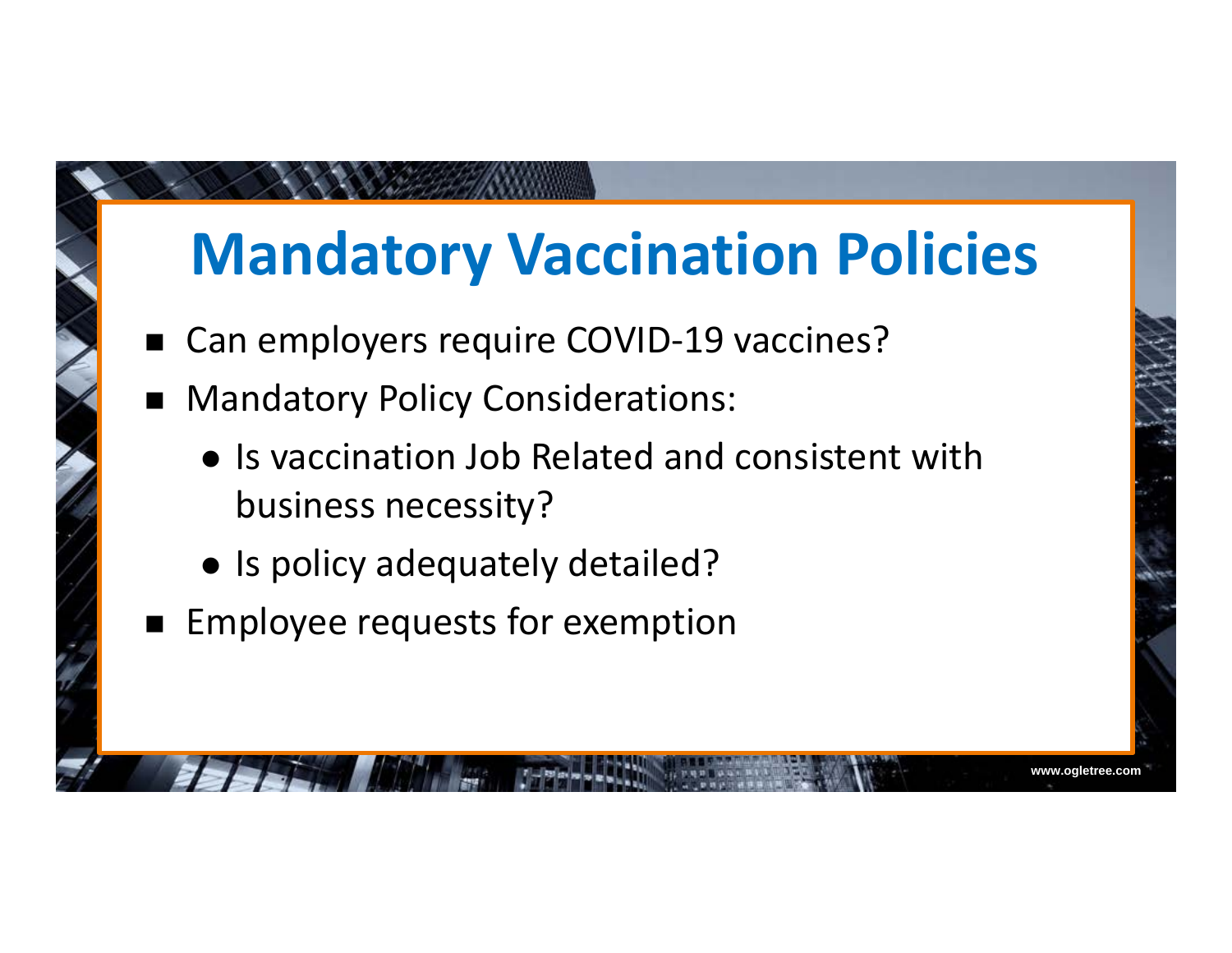### **Employee Exemptions From Mandatory Vaccination Policies**

 $\blacksquare$ Sincerely held religious belief, practice, or observance

- $\blacksquare$ **Disability**
- $\blacksquare$ Pregnancy
- $\blacksquare$ Distrust of Vaccine????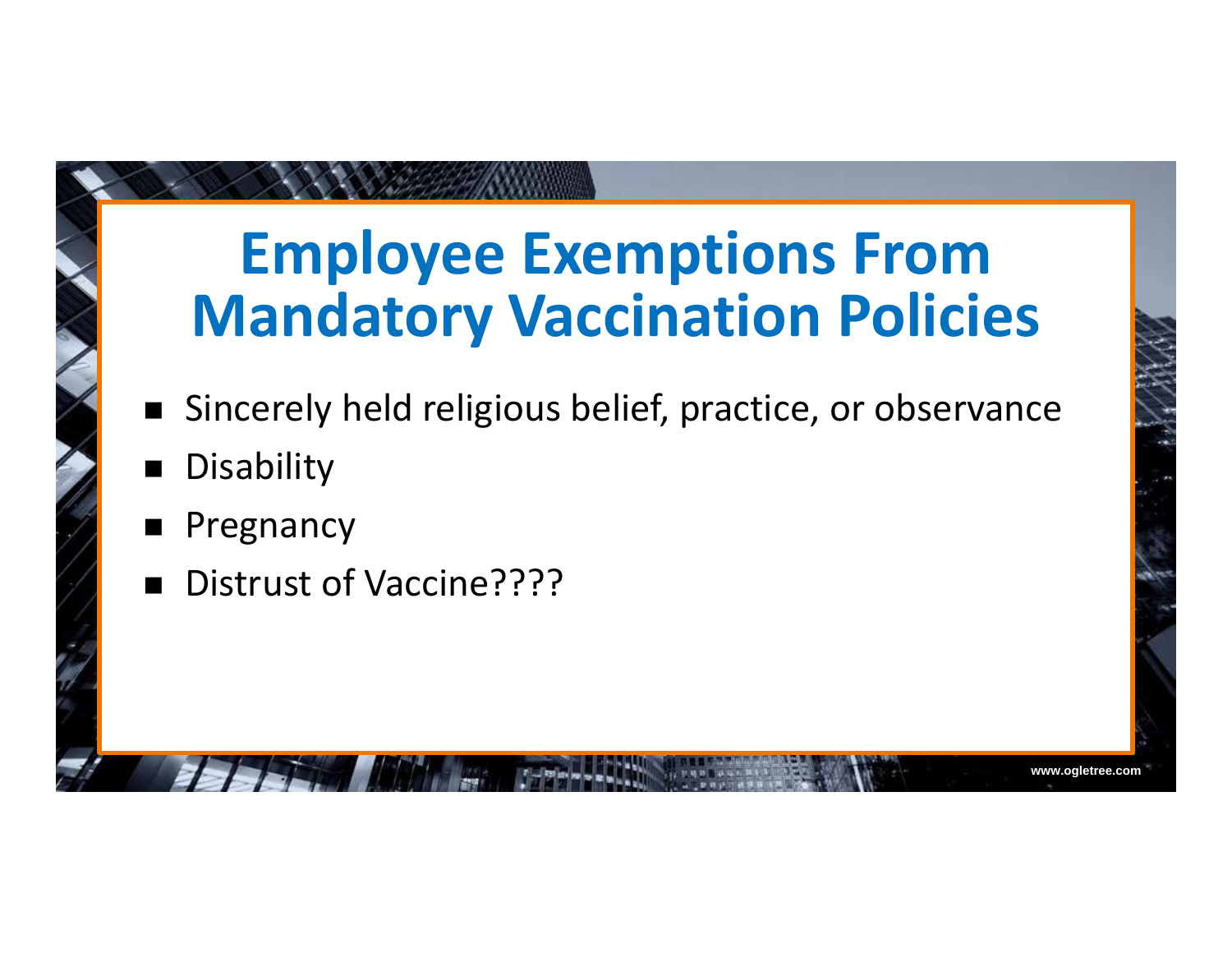### **Reasonable Accommodations**

- $\blacksquare$  What reasonable accommodations are available to exempted employees?
- What if a job can only be performed at the workplace?
- $\blacksquare$ How does an employee request an accommodation?
- What if a fully vaccinated employee requests accommodation for an underlying disability due to concern about future infection?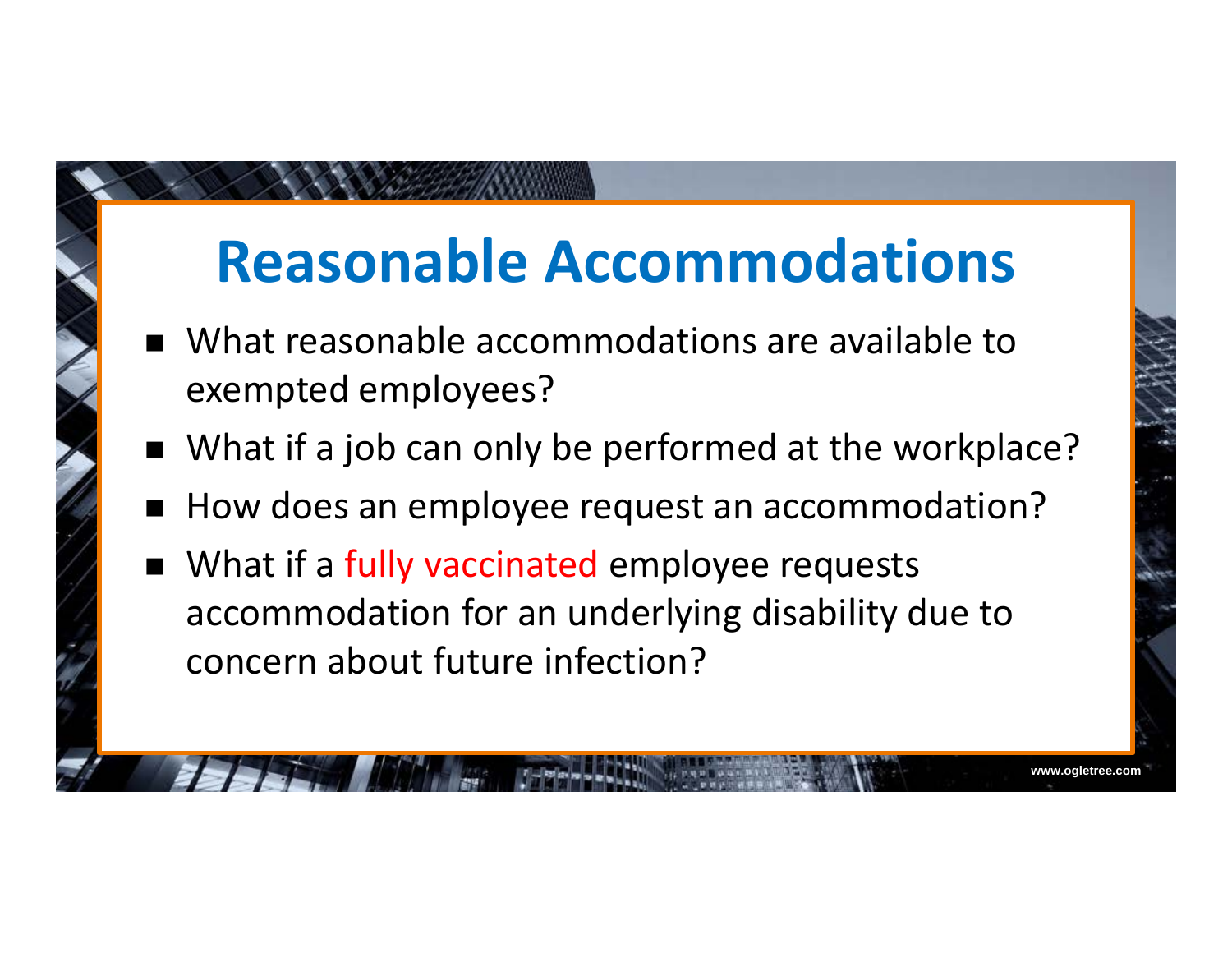### **GINA Implications**

- **IF IS Title II of GINA implicated if an employer:** 
	- Requires an employee to receive a COVID-19 vaccine administered by the employer or its agent?
	- Requires employees to provide documentation or other confirmation that they received a vaccination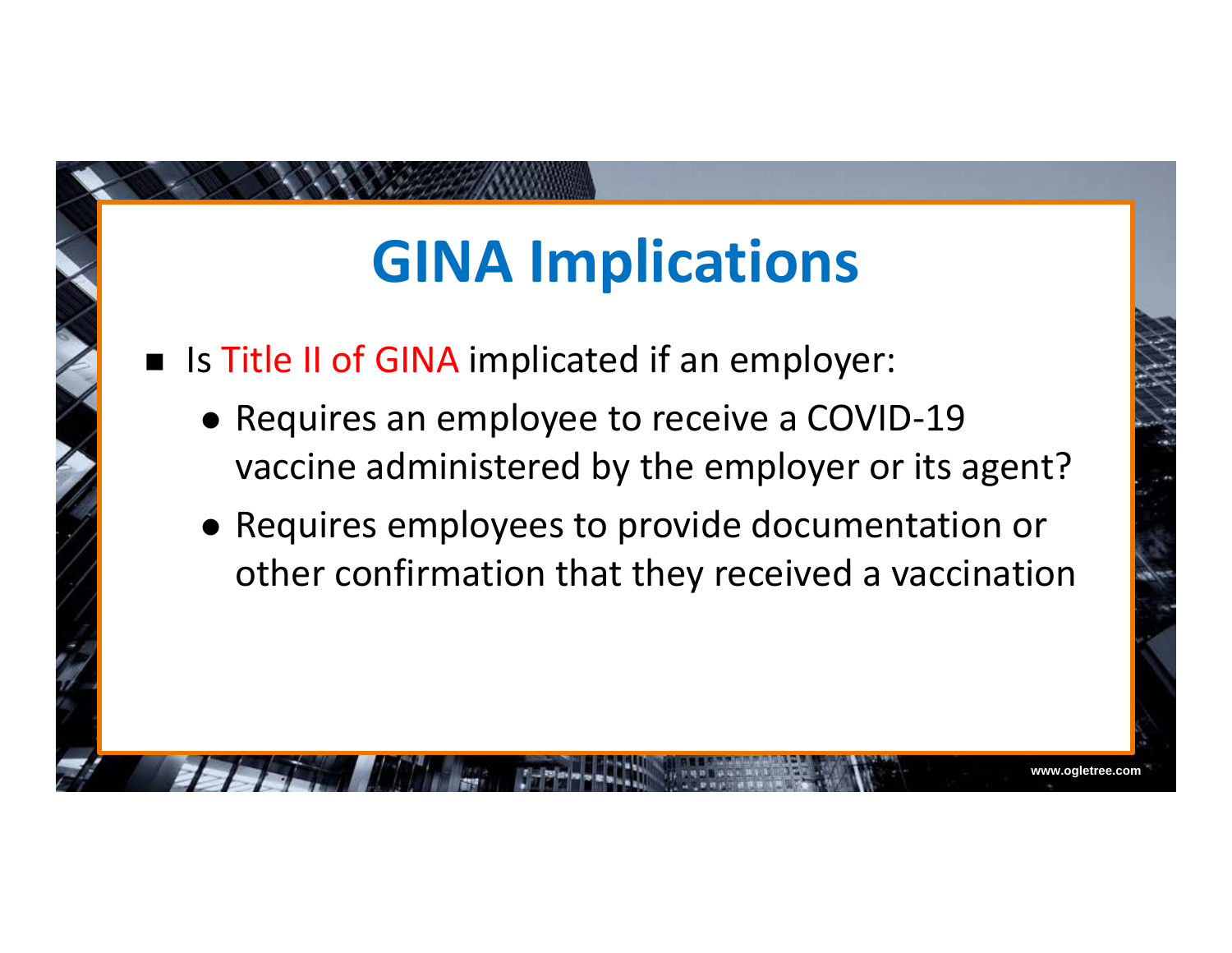### **Employee Vaccination Status**

 $\blacksquare$ What verification methods are available to employers?

- Honor system
- Submission of vaccination cards
- Special badges or stickers
- Auditing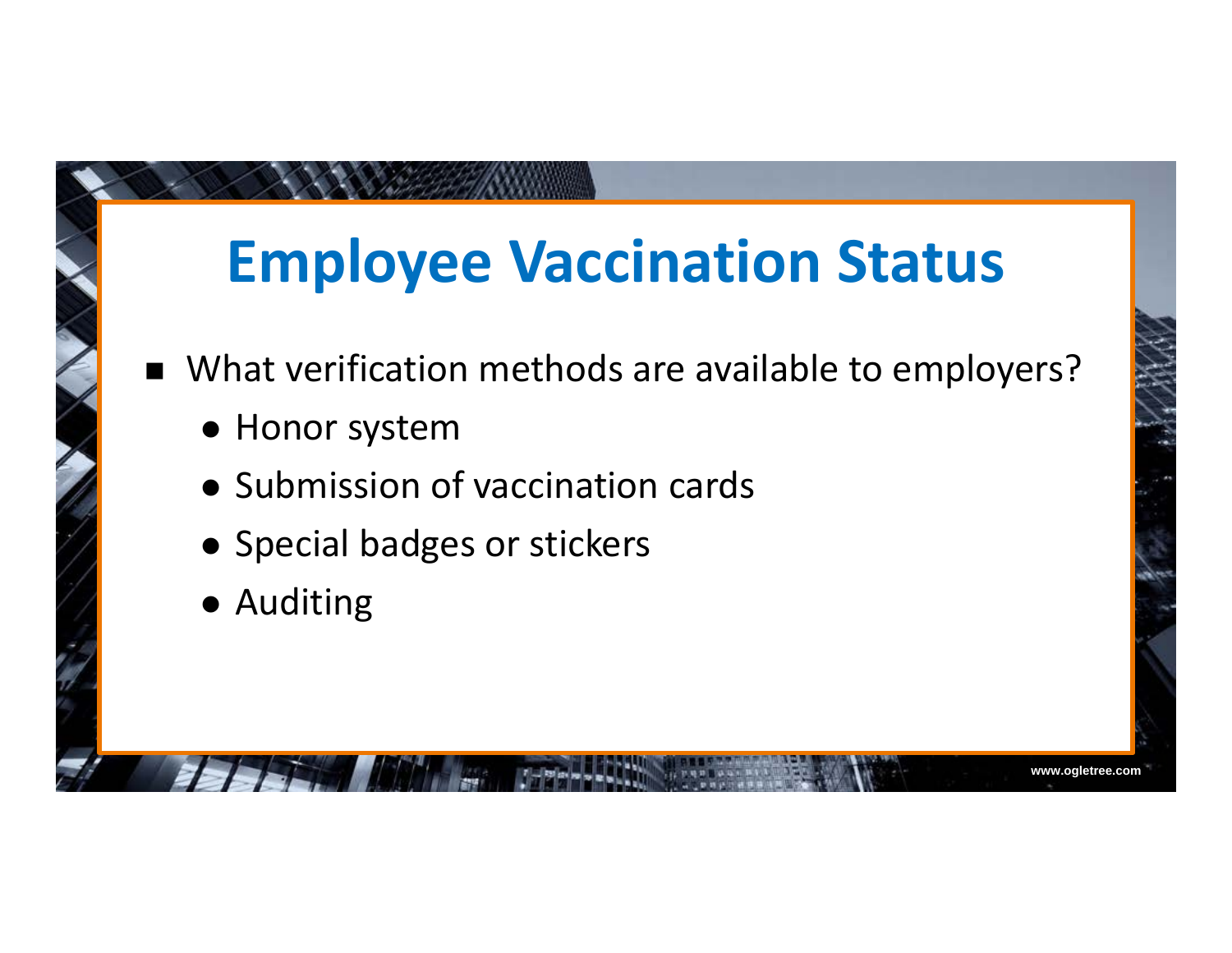### **EEOC Guidance**

- $\blacksquare$  Recently updated on October 13, 2021 to address vaccines
	- Stresses that the ADA required employers to maintain confidentiality of information related to an employee's COVID-19 vaccination information
	- Confirms employer's can request vaccination documentation or confirmation without violating the ADA or GINA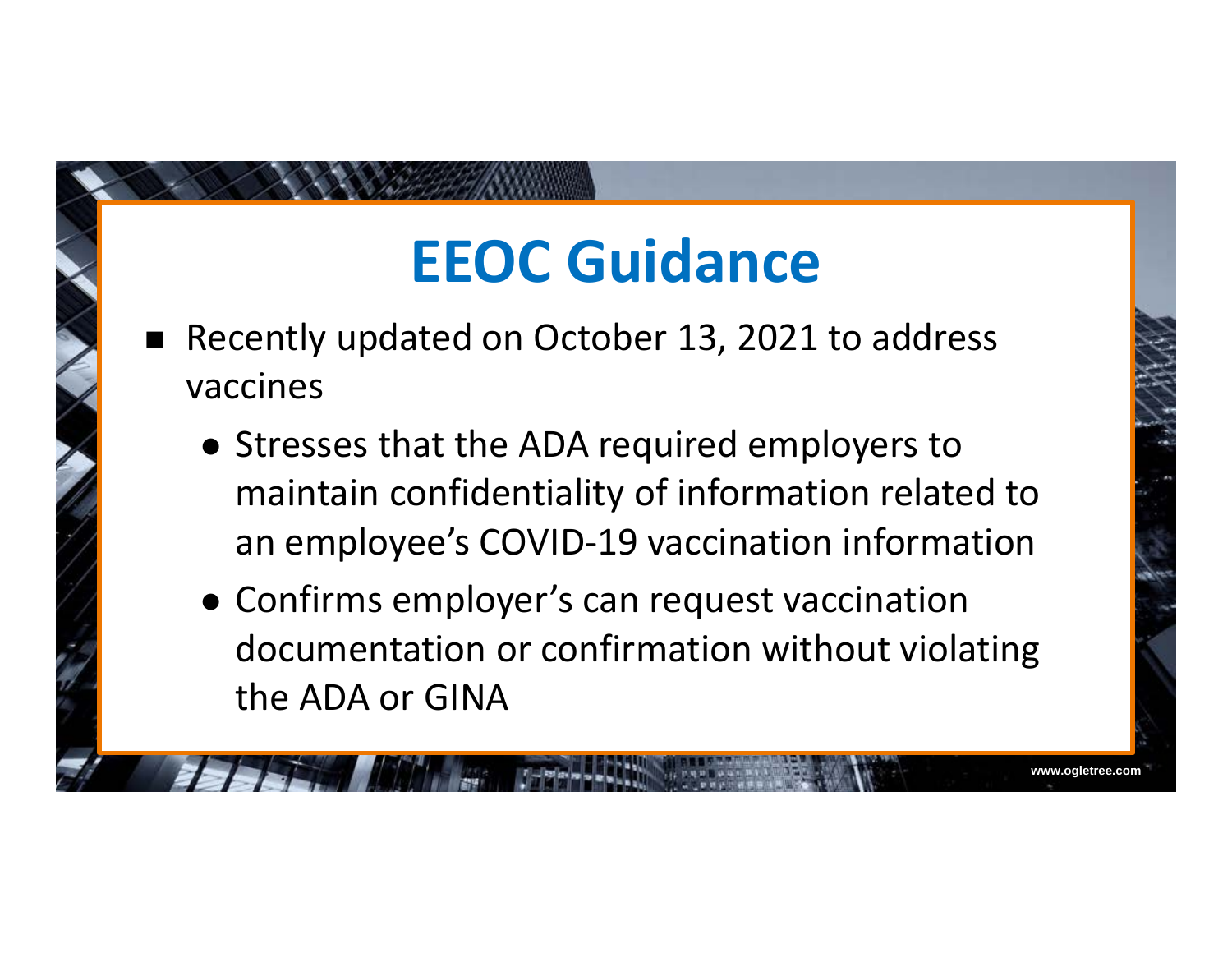## **EEOC Guidance**

- Acknowledges CDC recommendations for vaccinating pregnant women, but reminds employers of the need to accommodate pregnant women
- Addresses incentives for vaccinations
	- $\blacksquare$  If administrator is a third party no limit to the incentive
	- If administrator is the employer or its agent  $-$  the value may not be so substantial as to be coercive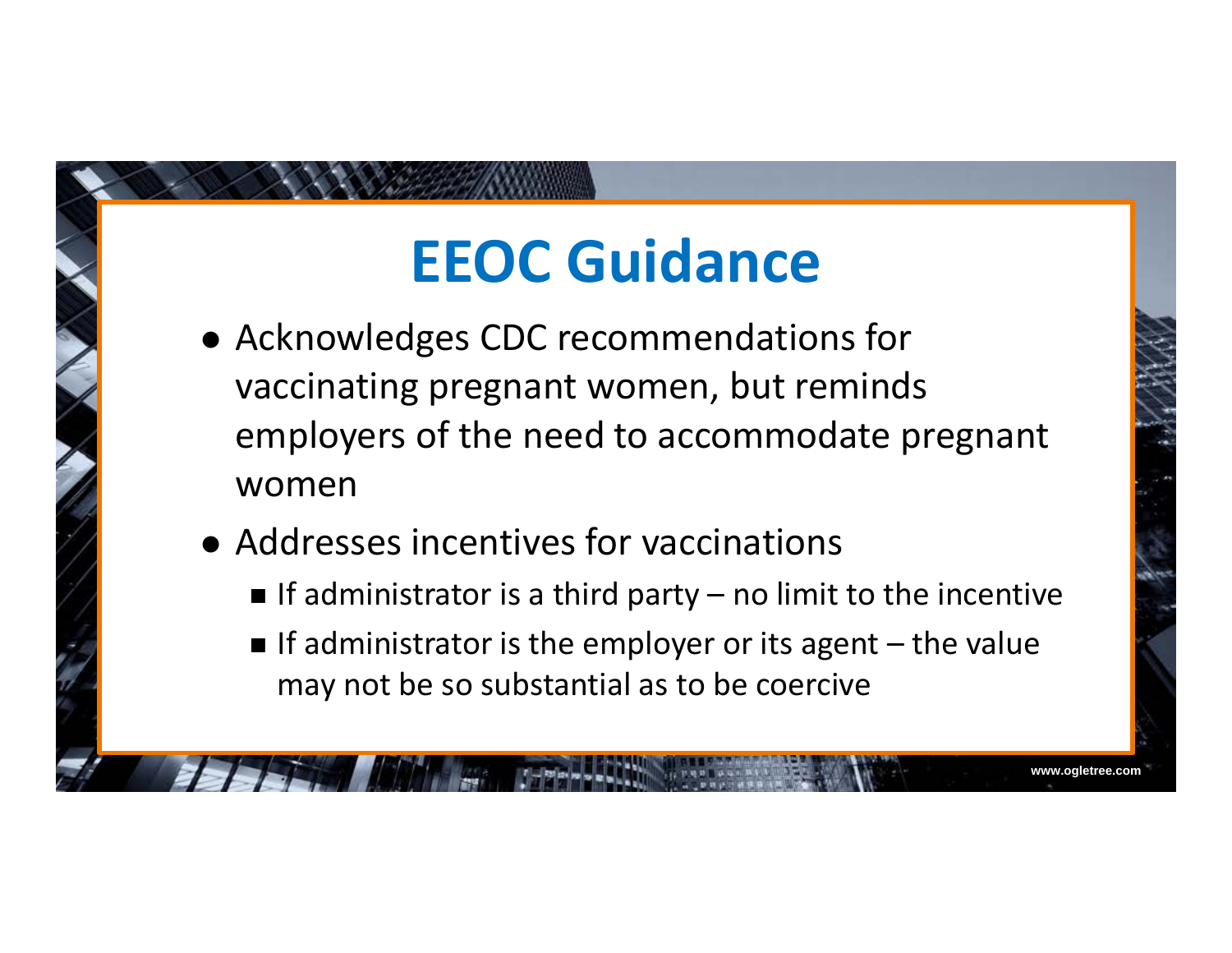### **Biden Mandate and OSHA ETS**

- September 2021 – President Biden instructs OSHA to prepare an Emergency Temporary Standard (ETS) requiring employers with 100 + employees to require workers to get vaccinated or test them regularly
- October 12, 2021 OSHA submitted proposed EST to the Office of Management and Budget

**www.ogletree.com**

What now?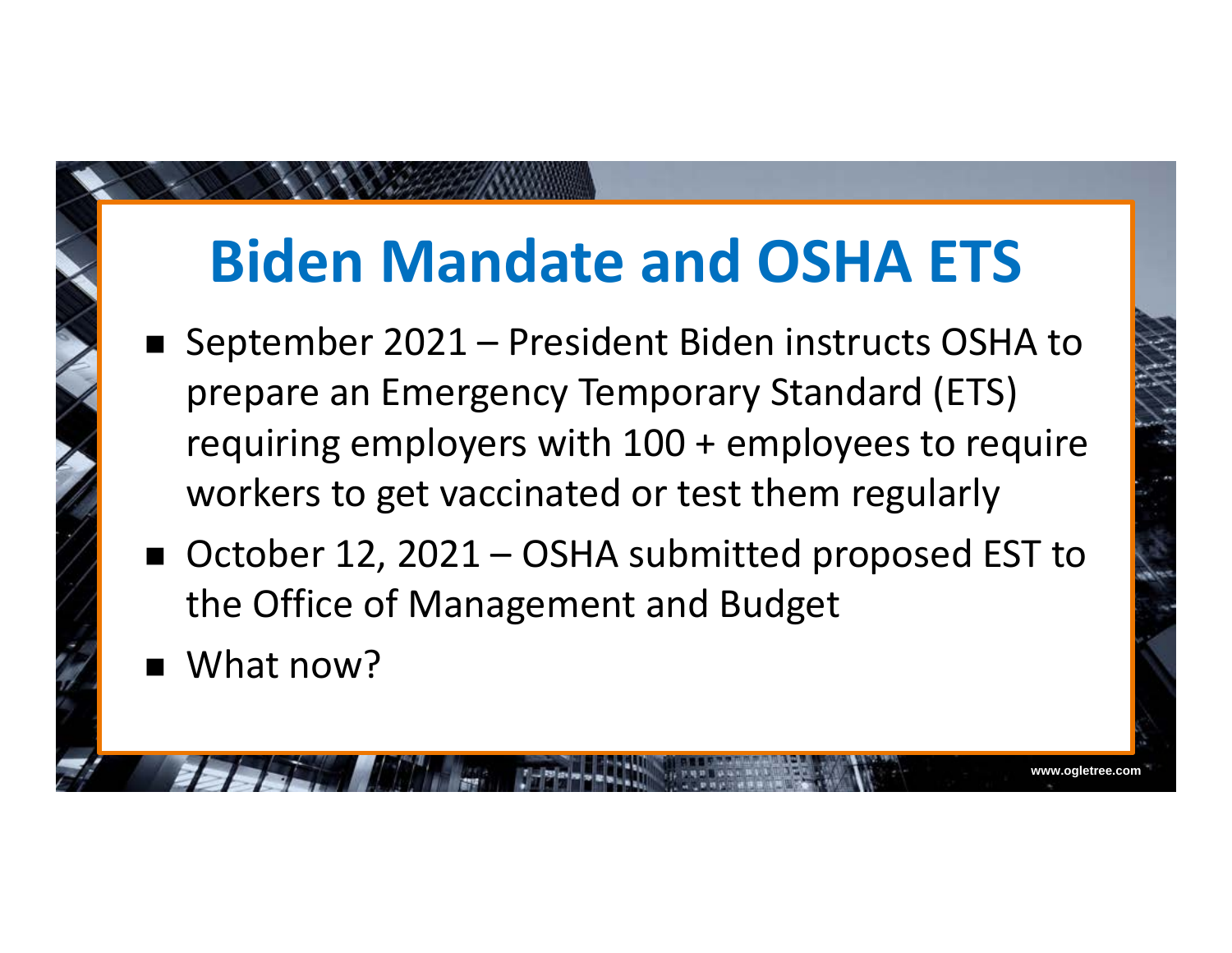#### **Mandatory Vaccination Policies-Revisited**

- What if the Governor of your state prohibits vaccine mandates? (Montana, Texas)
- Conflict with OSHA ETS?
	- Regular testing is still allowed
- **Federal contractors**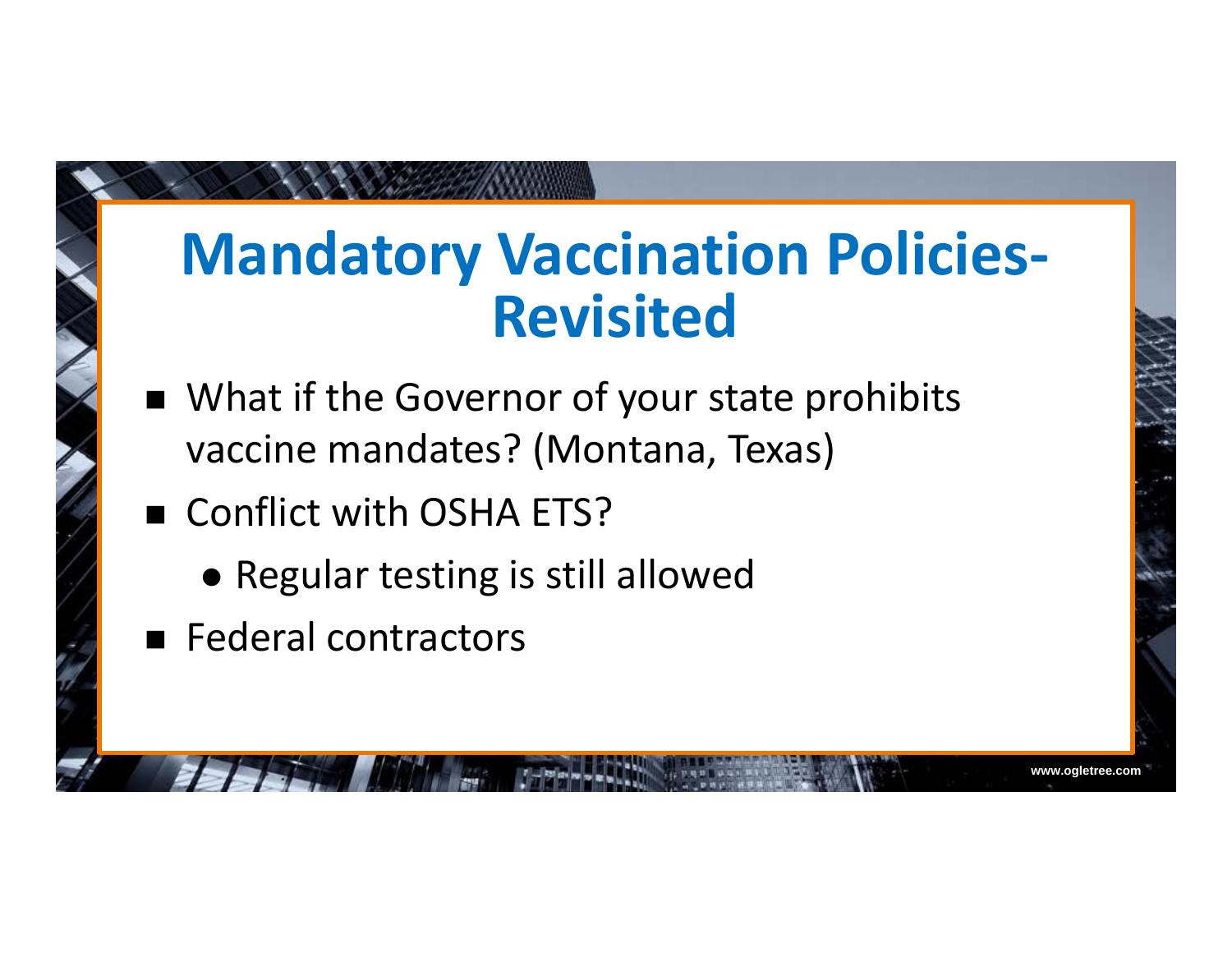### **Wage-Hour Considerations**

- $\blacksquare$ Paid time off for vaccinations
- $\blacksquare$ On-site testing
- $\blacksquare$ State and local paid sick leave laws
- $\blacksquare$ Employee vaccination incentives
- $\blacksquare$ Employer Federal Tax Credits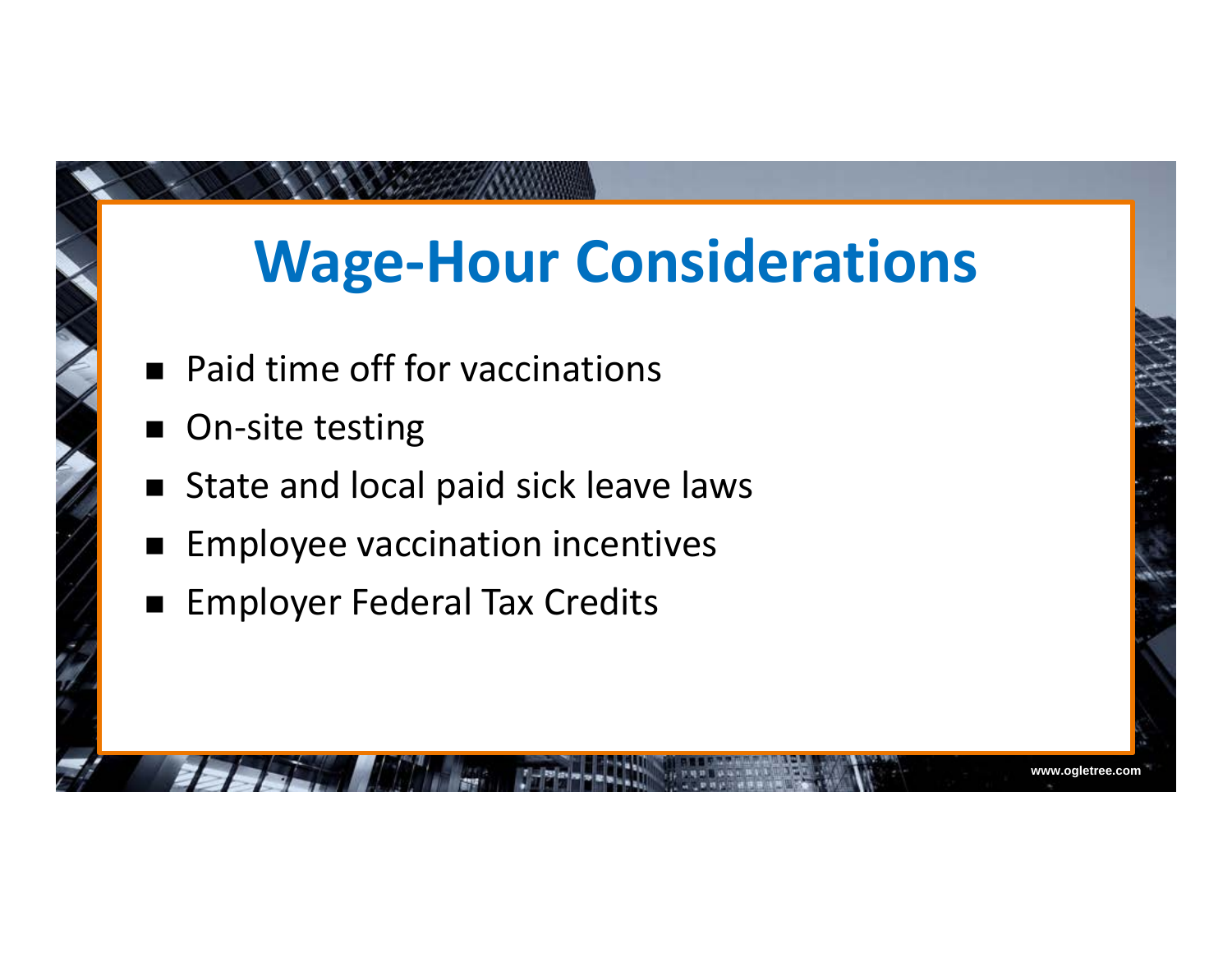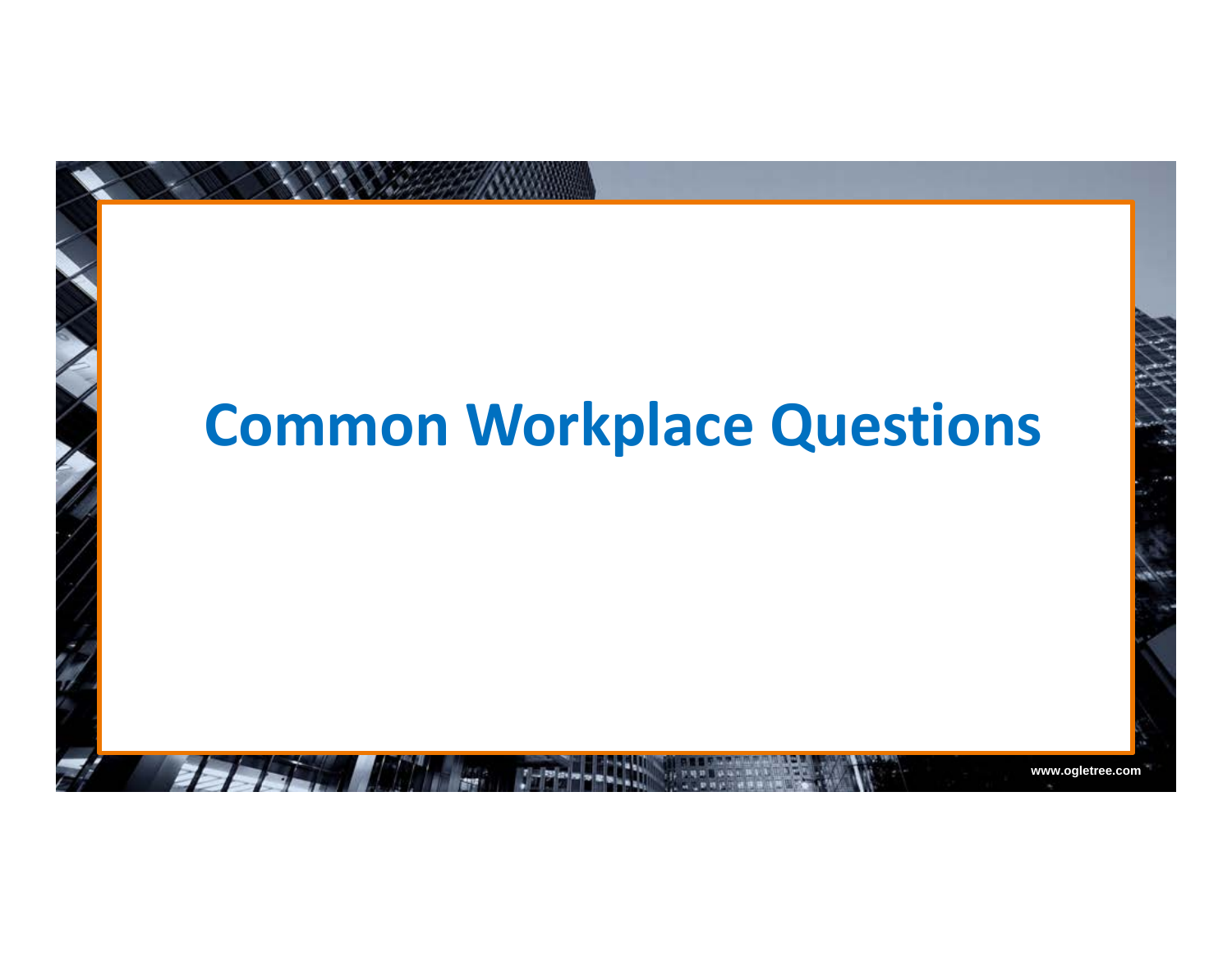#### **Screening Questions about Family**

**www.ogletree.com**

 $\blacksquare$  Can employers ask employees whether they have family members who have COVID-19 or symptoms associated with COVID-19?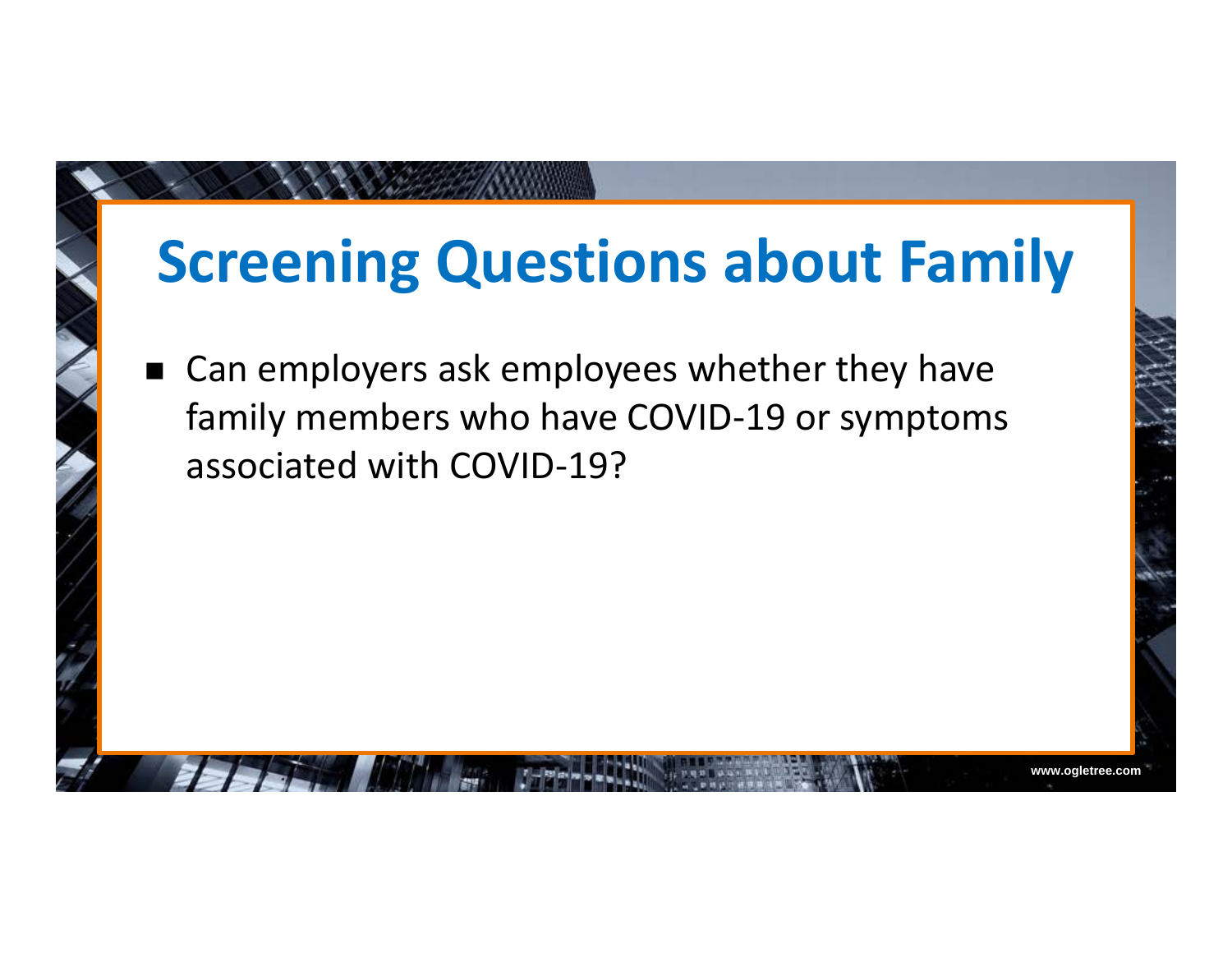## **Employee "Call-Offs"**

п How much information can an employer request from an employee who calls in sick, in order to protect the rest of its workforce during the COVID-19 pandemic?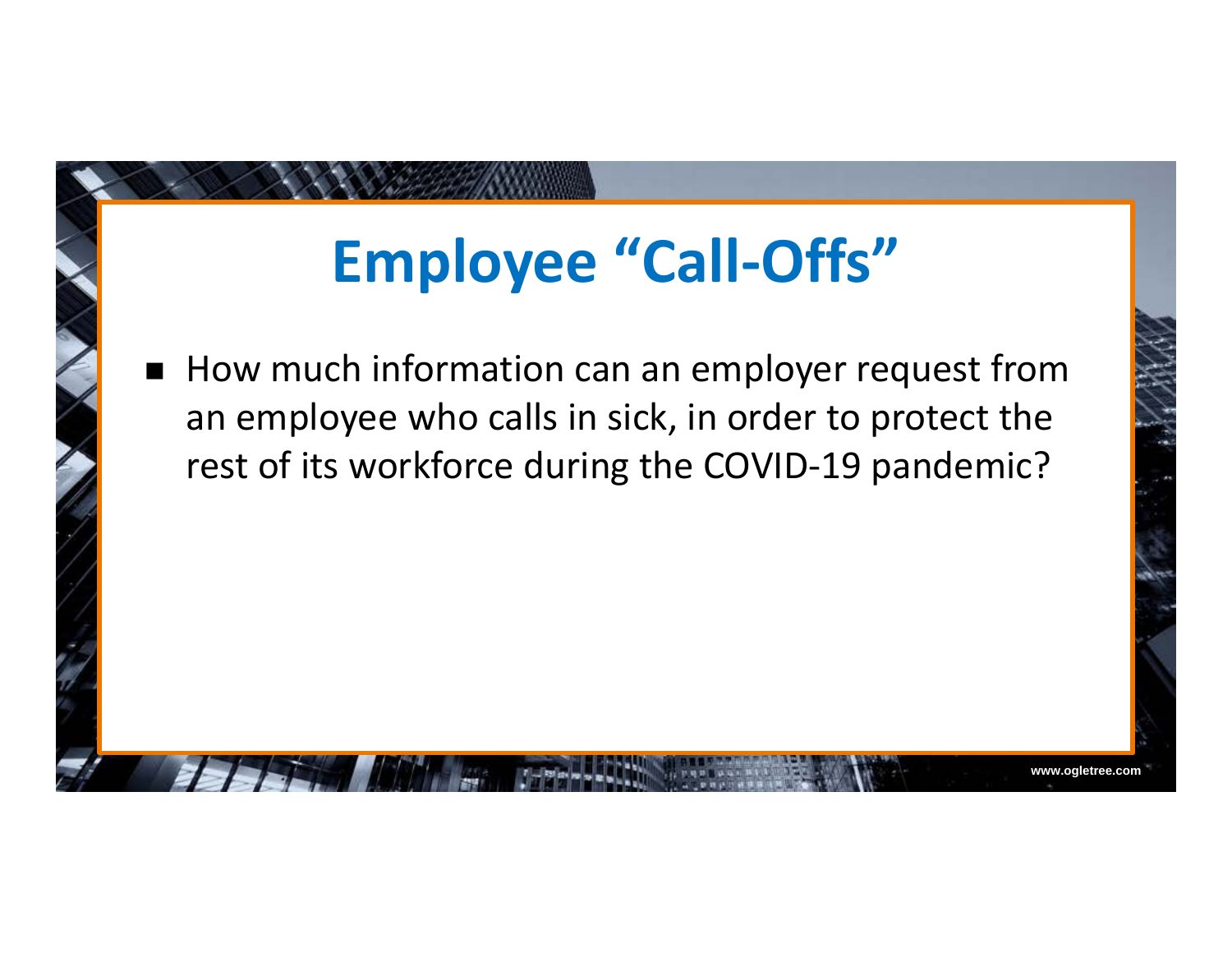#### **Sex Discrimination**

**If an employer provides telework, modified schedules,** or other benefits to employees with school-age children due to school closures or distance learning during the pandemic, are there sex discrimination considerations?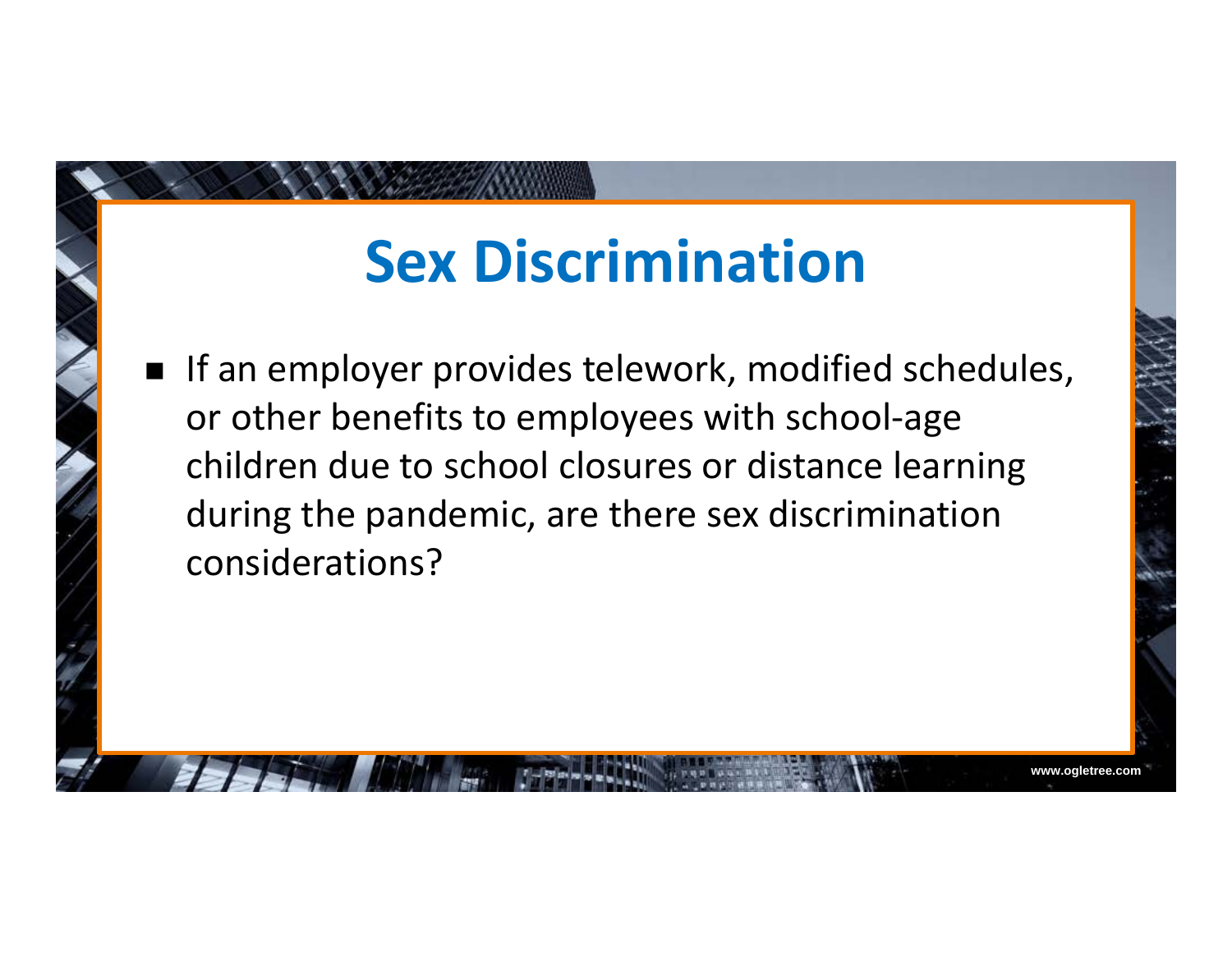# **Testing**

 $\blacksquare$  Can an employer administer a COVID-19 test when evaluating an employee's initial or continued presence in the workplace?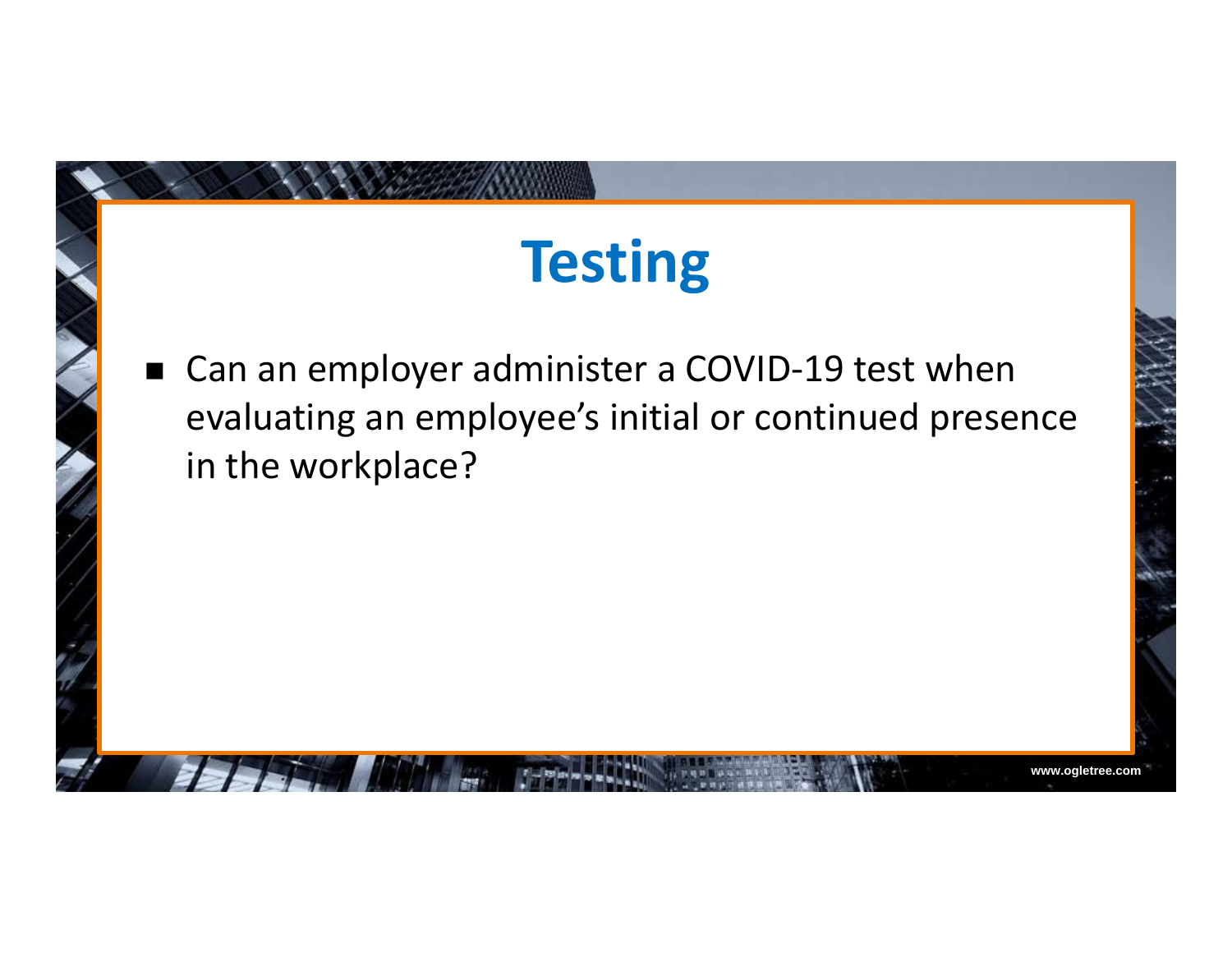#### **COVID-19 Related Medical Information**

- $\blacksquare$  Can an employer disclose the name of an employee to a public health agency when it learns that the employee has COVID-19?
- Can a temporary staffing agency or a contractor that places an employee in an employer's workplace notify the employer if it learns the employee has COVID-19?
- $\blacksquare$  Are employers required to create a new medical file system solely for COVID-19 related information?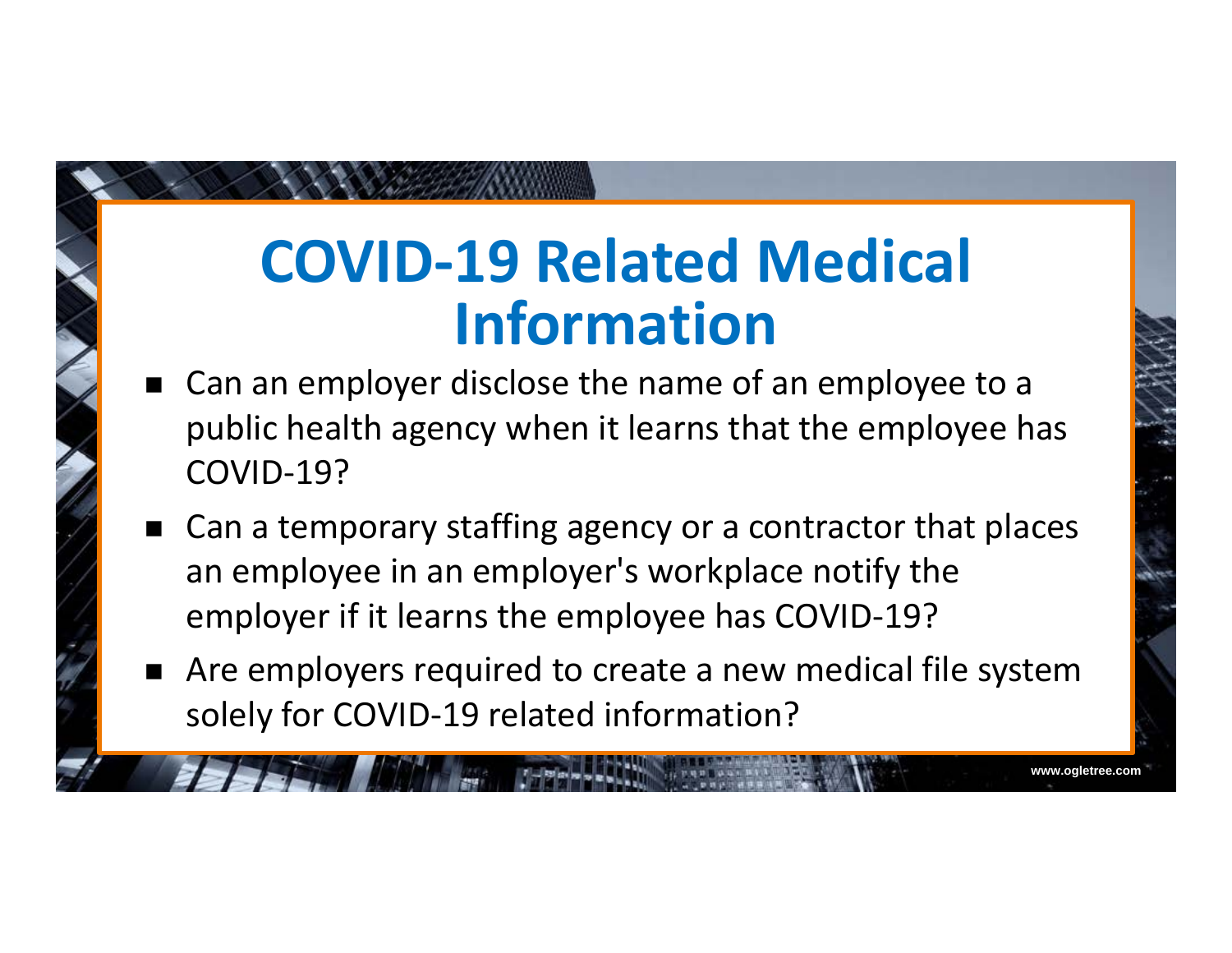## **Hiring and Onboarding**

 $\blacksquare$  May an employer postpone the start date or withdraw a job offer because the individual is 65 years old or pregnant, both of which place them at higher risk from COVID-19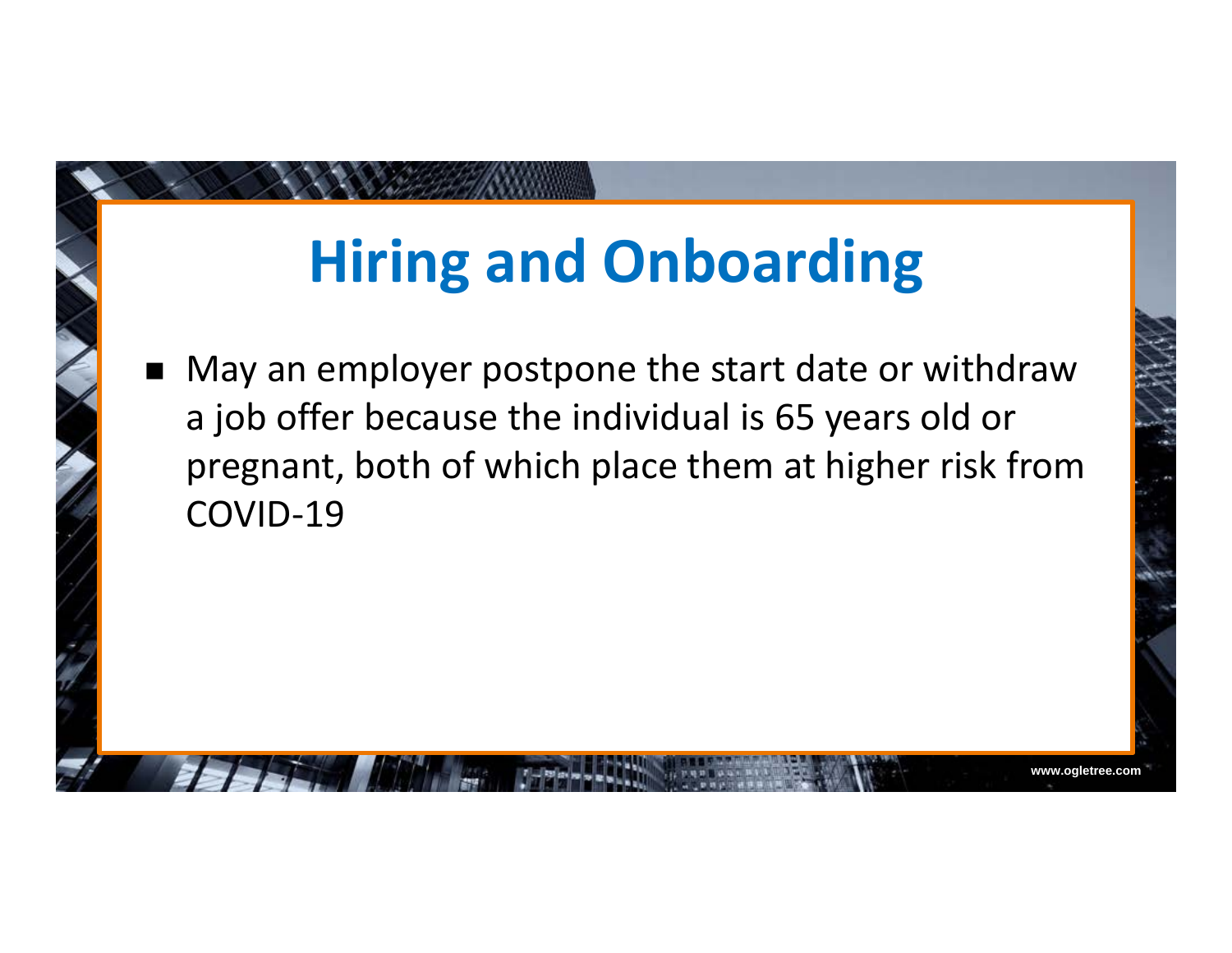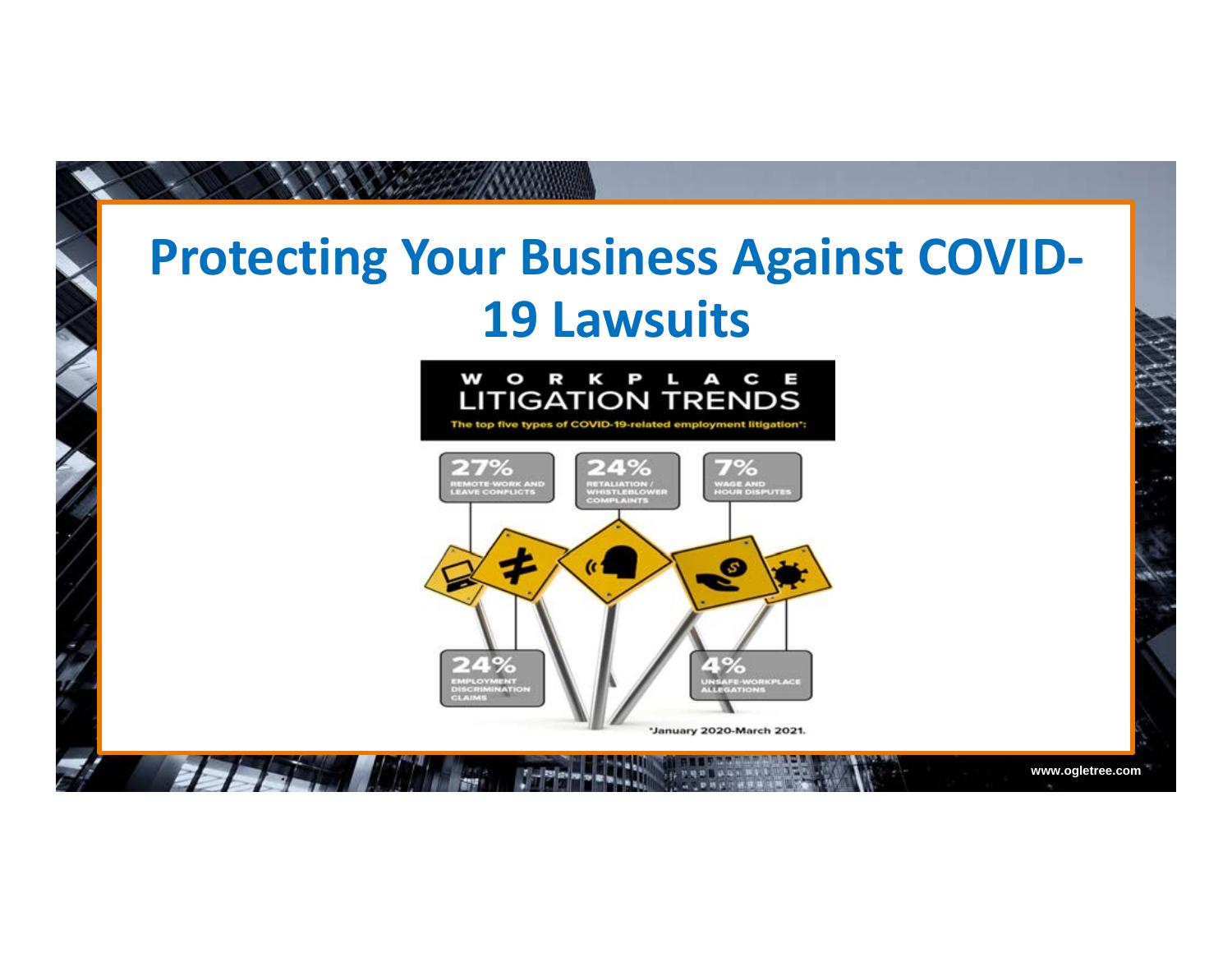#### **Protecting Your Business Against COVID-19 Lawsuits**

- $\blacksquare$  State laws that limit COVID-19-related claims do not prevent federal lawsuits.
- Comply with all laws and protocols set by local and federal governments.
- Stay aware of specific laws and regulations pertaining to business operations during COVID-19.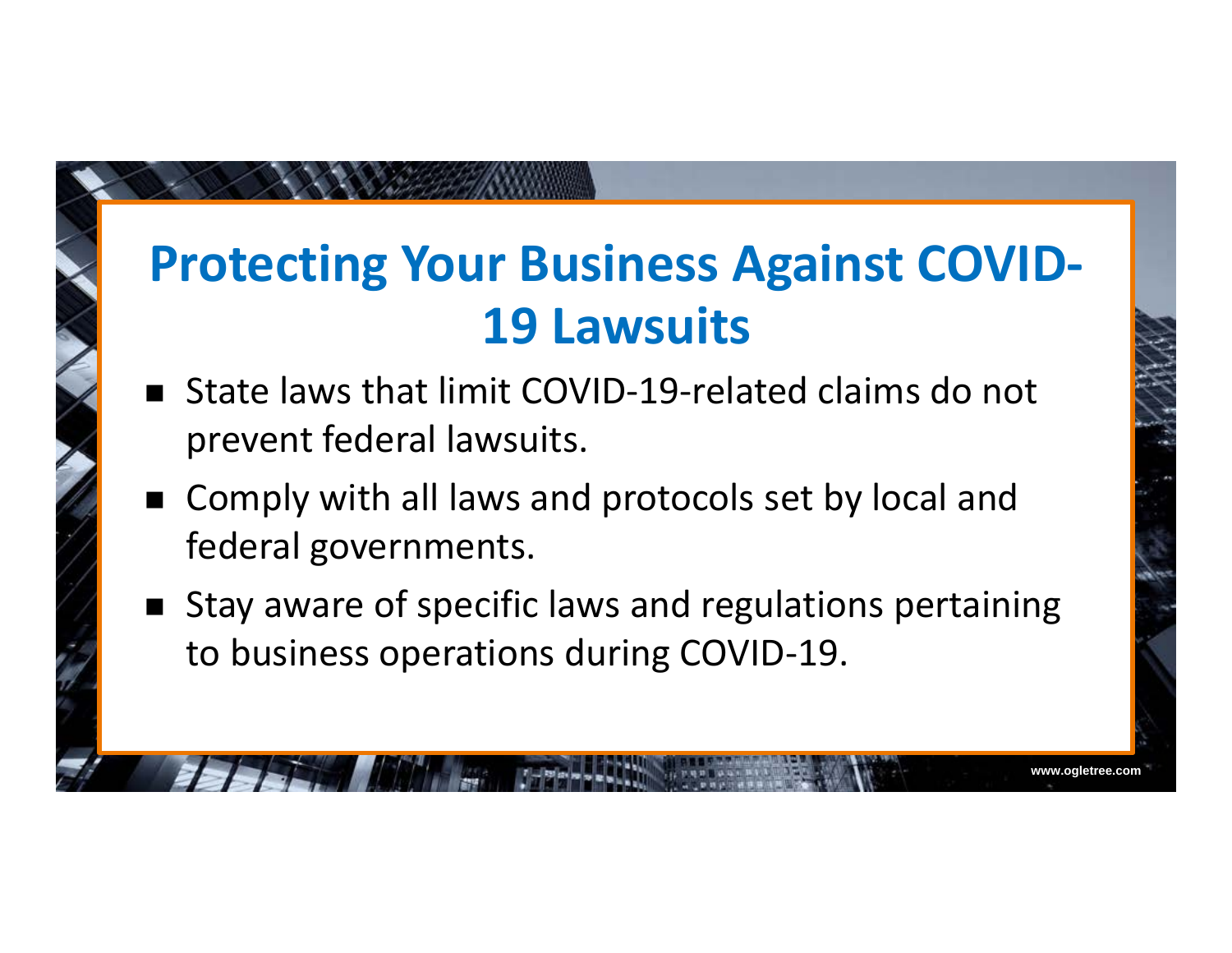#### **Protecting Your Business Against COVID-19 Lawsuits**

- $\blacksquare$  Maintain all documentation of COVID-19 exposure at workplace.
- $\blacksquare$  Post signs listing symptoms of COVID-19 and ask those with symptoms or exposure not to enter.
- $\blacksquare$  Document regular cleaning activities, especially any deep cleaning and sanitizing procedures.

**www.ogletree.com**

 $\blacksquare$ Promptly notify staff members of any known infections.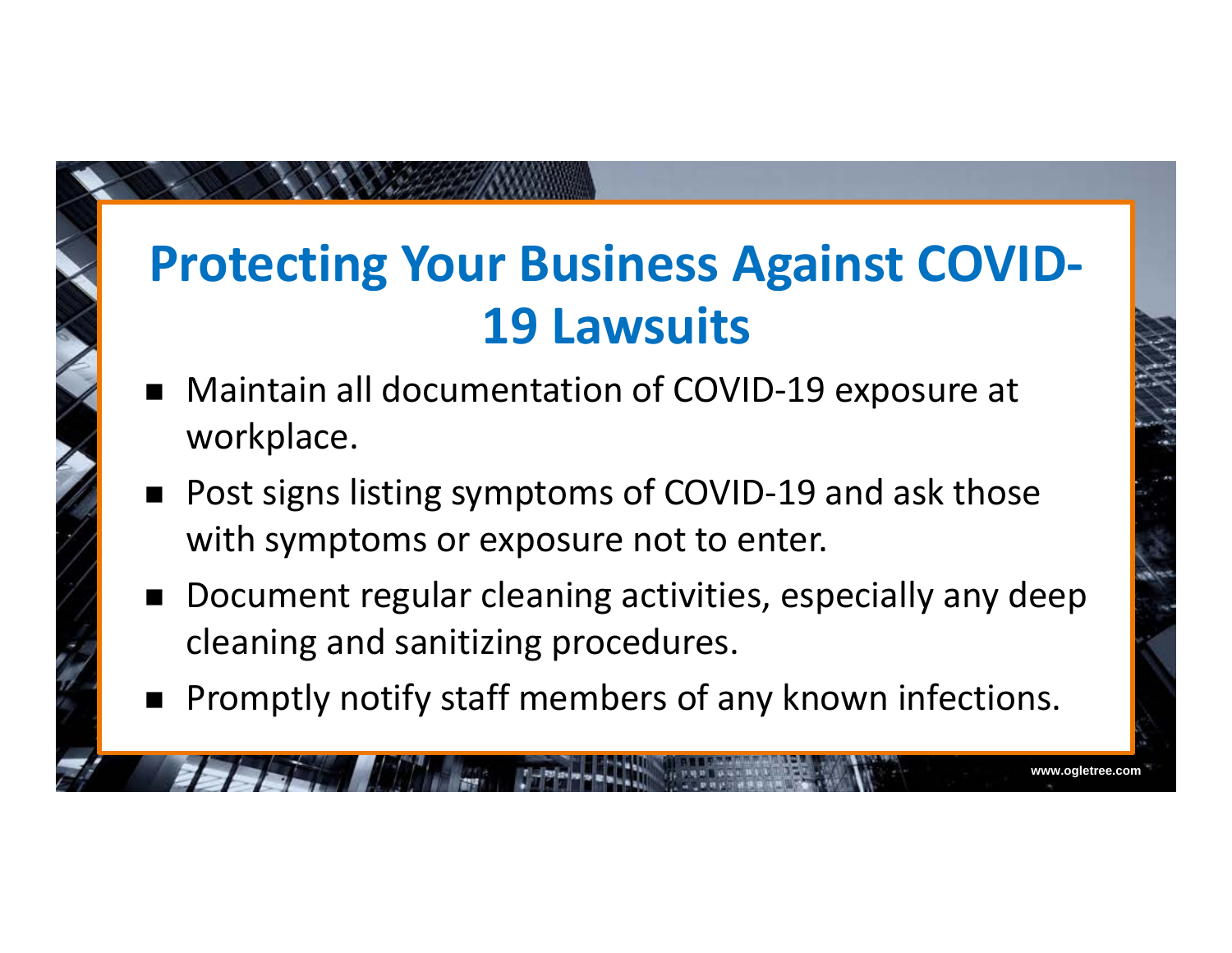### **Agency Resources**

- ▉ CDC Guidance for COVID in the Workplace: https://www.cdc.gov/coronavirus/2019-ncov/community/index.html
- ▉ CDC Guidance Regarding Vaccinated People: https://www.cdc.gov/coronavirus/2019-ncov/vaccines/fullyvaccinated-guidance.html
- EEOC Guidance: https://www.eeoc.gov/wysk/what-you-should-knowabout-covid-19-and-ada-rehabilitation-act-and-other-eeo-laws

**www.ogletree.com**

▉ OSHA Guidance: https://www.osha.gov/coronavirus/safework